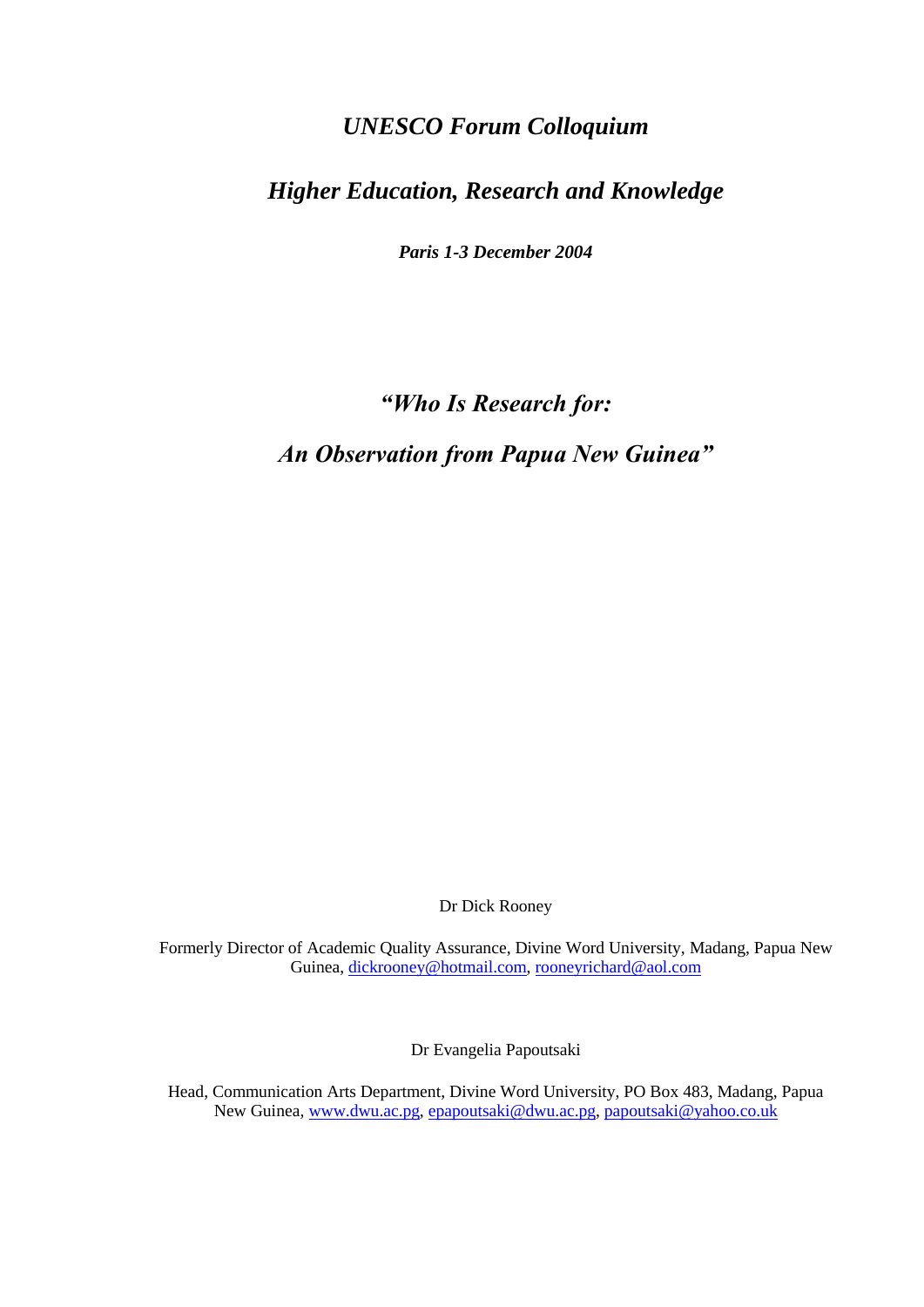## **"Who Is Research for: An Observation from Papua New Guinea"**

Higher Education is central to the creation of the intellectual capacity on which knowledge production and utilization depend and the promotion of life long learning practices necessary to update people"s knowledge and skills (World Bank, 2002: 1). While most developed nations are in the process of acclimatizing their higher education systems to new challenges presented by globalisation, the increasing importance of knowledge as a main driver for growth and the information and communication revolution, most developing countries are left behind struggling with difficulties arising from inadequate responses to old but persisting challenges. Sustainable expansion of higher education, reduction of inequalities of access and gender, improvement of educational quality through updated curricula and relevance to their society"s needs and inconsistent planning and funding on *an-ad* hoc basis are some of the challenges that most of these countries continue to face.

Most developing countries having inherited the colonisers" educational systems are still facing the challenge of shaping higher education systems that are indigenous or adapted to their national needs. With the increasing internationalization of higher education, these countries are ill prepared to absorb and appropriate yet more foreign influences and demands from international organizations to integrate in an international accreditation and quality assurance framework<sup>1</sup>. The needs of institutions to develop within a global academic and research community and thereby adopt the predominant Western models of higher education and the developmental needs of these countries are often clashing, posing a dilemma between satisfying market forces and the need to nurture education within the socio-cultural specificities of the country.

Higher education in Papua New Guinea (PNG) is experiencing the same pressures and challenges, amplified further by colonial legacies, the country"s neo-colonial relationship with its previous colonial master, a lack of indigenous intellectual traditions, a rather anomalous situation where Christian churches have become major education providers and a difficult socio-economic and cultural environment that promotes inequalities in terms of access. This paper approaches the question of higher education and research in a developing country through the Papua New Guinean case. It explores the westernization of academic quality within the PNG higher education system and the hybridity of the university sector where different actors force knowledge to be created for the needs of a small formal economy rather than for the development needs of the country. Colonial legacies and neo-colonial practices provide the conceptual framework.

1

<sup>&</sup>lt;sup>1</sup> World Bank is an example of this trend where international organizations provide technical and financial assistance to countries that intent to set up regional quality assurance systems instead of national ones (World Bank, 2002: xvii).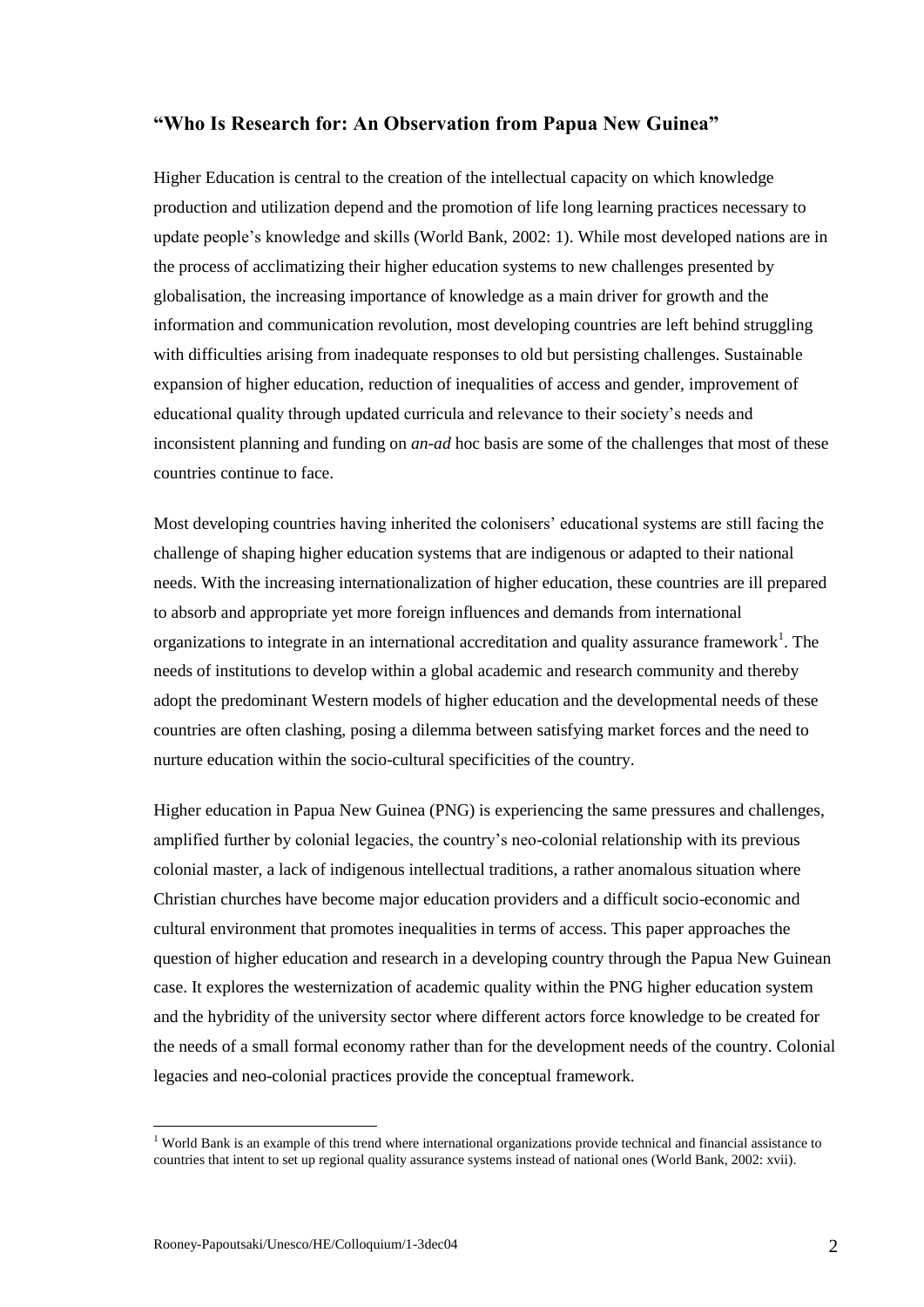### **I. Country Profile**

Papua New Guinea's context is unique. An Australian protectorate until 1975, it has an extremely diverse society with a staggering number of distinctive cultures and more than 800 spoken languages. The majority of the population, estimated at 5 million, lives in rural areas, largely dependent on subsistence agriculture. Half of the adult population is non-literate and the many disadvantaged populations do not speak English, the main language of education (Rooney et all, 2004).

The biggest and richest island in natural resources in the Pacific, PNG ranks 129th out of 170 countries in the UNDP human development index – below all its Pacific neighbours (UNDP, 1999). The country faces serious development challenges, most notably a weak institutional environment with poor control of government spending and a serious law and order problem. A difficult geographical terrain and weak transportation services isolate whole regions with little access to basic services such as education and health (The Joint Country Strategy, 2003). For every 300 children who start primary school, 100 have no such opportunity and of those who do only four complete high school. The overall participation rate in HE is approximately 1.5 percent of the population, which is well below the average rate of 7 percent for developing countries (Commission for Higher Education, 2000:7, a).

In this environment, it is difficult for any social and political organization to extend beyond the immediate boundaries of the clan or tribe. Isolation, linguistic and cultural diversity and a highly expensive and differential implementation of official policies have made nation-building a difficult task. As the country has few truly urban areas where communication among these diverse groups can take place, higher education institutions have become major vehicles for interaction and exchange of culture and ideas (Meek, 1982:50).

Although the transition from traditional practices to modern systems was slow during the colonial times, the dramatic changes it has brought to some parts of the population can be described as a passage from Stone Age to modern times in a fraction of time (Solon, 1990: 23). The relatively recent and sudden exposure to the Western world has had a multiple impact on these communities, especially through education. The change from traditional clan centered education, based on transmissional knowledge to western education, based on inquiry and reflectivity (McLaughlin, 1994: 67), delivered in English mostly by missionaries and Australian instructors up until independence has had a deep impact on social values.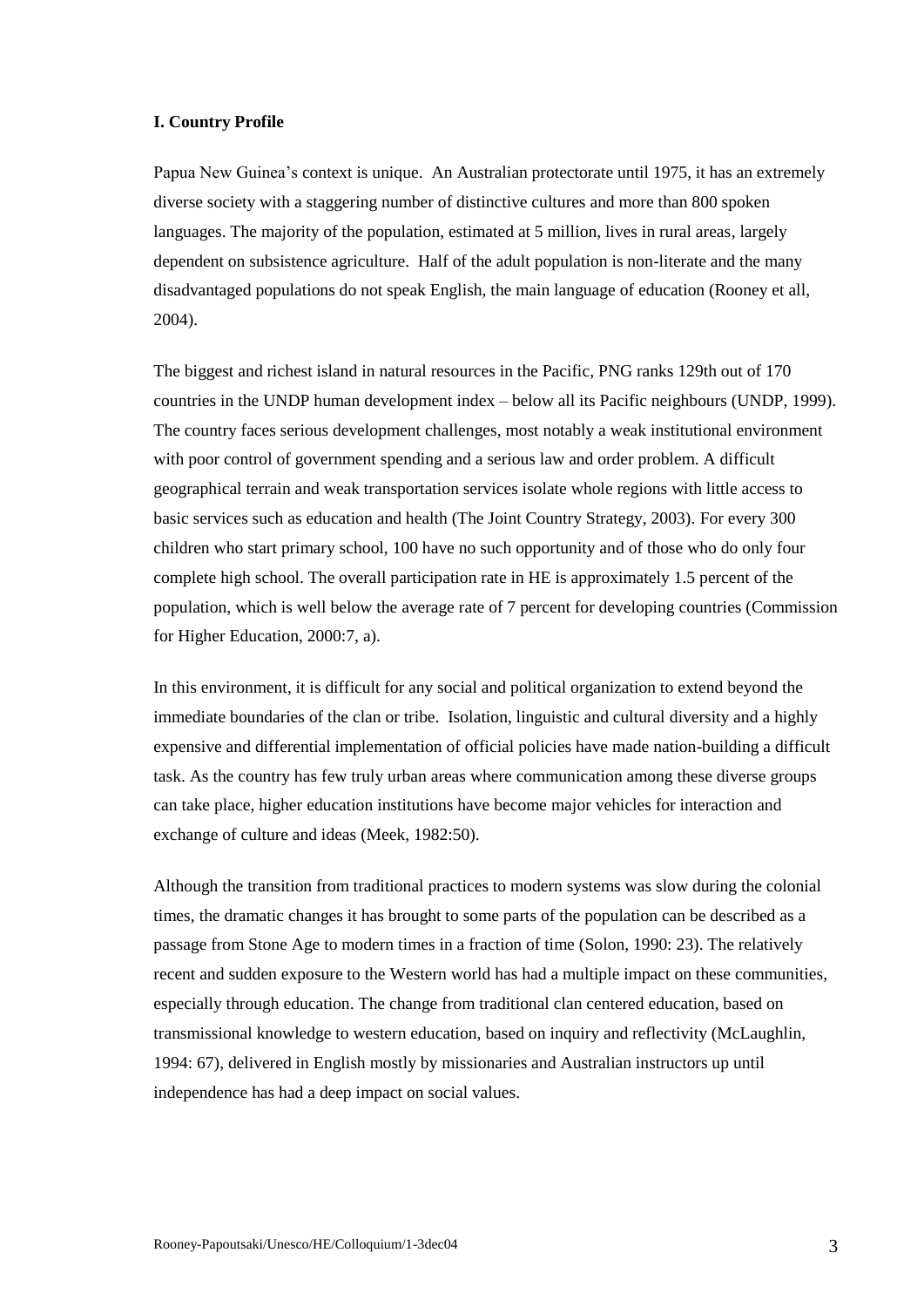Taking into account this country"s distinctiveness, one needs to ask who is higher education and consequently HE research for in PNG and whose needs it should serve. Answering these questions one cannot ignore in the process to take into account the country"s colonial legacies that have shaped its higher education, upon which international trends are adding new pressures.

#### **II. HEI Landscape in PNG**

There are 26 Higher Education Institutions (HEIs) in the National Higher Education System. They differ in the level and duration of their programs, the approach to education and the method by which their programs are accredited (Lim, 1996). Most are single disciplinary institutions (eight are teacher education institutions and eight health education institutions). There are six universities (four public, two private) each with separate enabling legislation with enrolments ranging from 400 to 3,000 full-time students. HEI enrolment is estimated at 6,345, representing about one per cent of the 19 - 24 age cohort in PNG. The numbers enrolled at university has increased by 22 per cent since 1997 (Rooney, 2004).

Rationalization in higher education has been achieved through amalgamation and affiliation of smaller colleges with larger HEIs and by closures. The Ministry of Higher Education, Research, Science and Technology has the overview of the sector working with 16 statutory partners. One body, the Commission for Higher Education (CHE), through its executive agency, the Office of Higher Education (OHE), is charged with the provision of policy advice, coordination, planning and other expert services. The CHE has taken the lead role in formulating policy around academic quality assurance and institutional accreditation. Universities are also to be responsible for validating tertiary level academic programs prepared by other HEIs (ibid).

There are debates in PNG about the level of support tertiary education should receive from government when there are so many issues around access and relevance of the curriculum to be addressed in primary and secondary schools. There is a widespread claim that schools in PNG are failing to equip young people with knowledge, skills and capabilities relevant for productive life after the classroom. There are issues of equity and access and a concern with the delivery of the system: its teachers, managers and students and the dominant professional cultures around them (Rooney forthcoming).

It is estimated that the cost to put a single student through university would fund 61 elementary school places or 10 secondary school students. Supporters of the universities recognize PNG needs a strong and high quality capacity to educate high-level professionals for leadership roles and to produce quality research on policy and scientific topics related to PNG culture, society and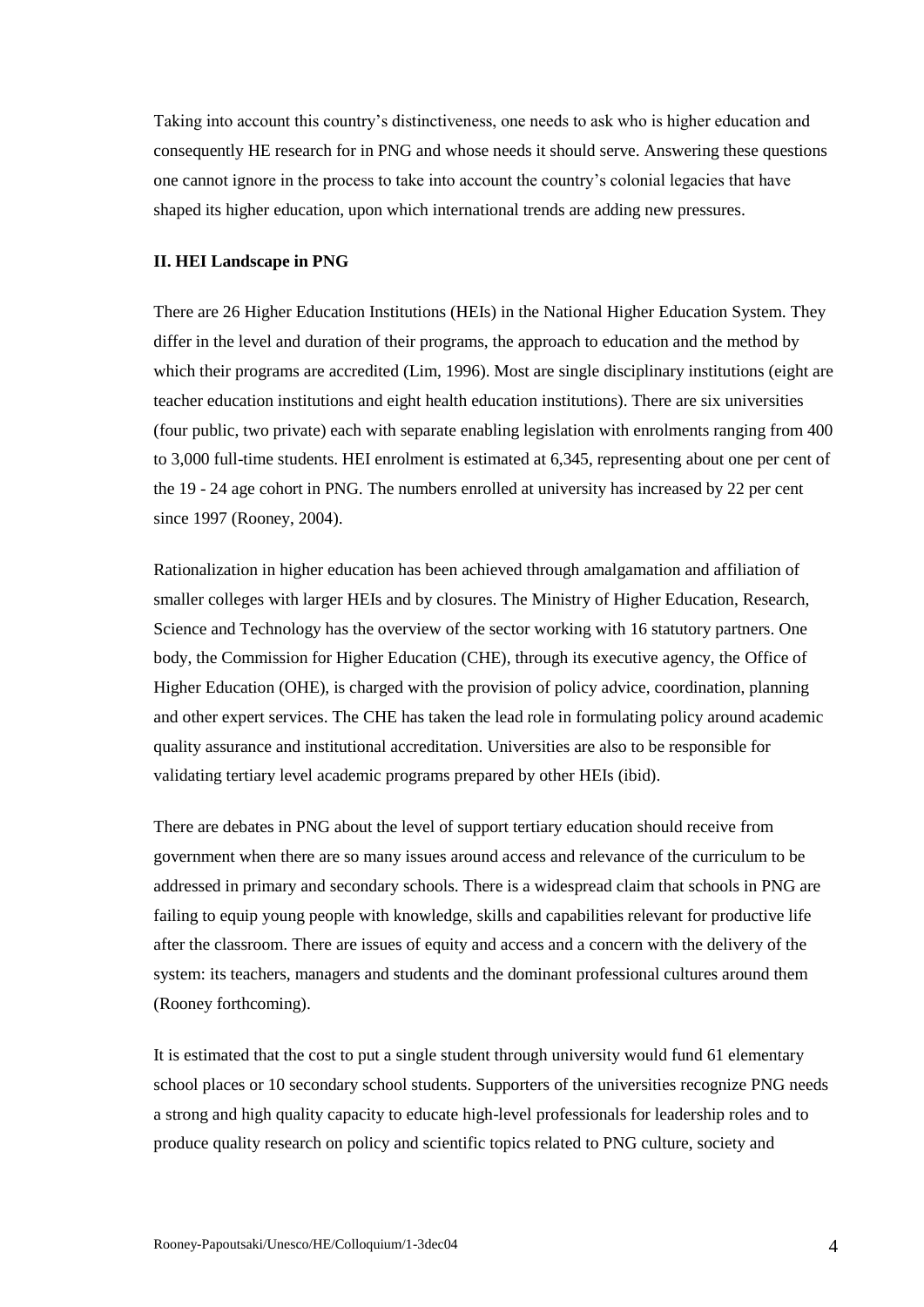development. But as the demand for access continuous to grow with enrolment for grade 11 and 12 rising 73 per cent in the last fivers, government scholarship assistance has dropped by 15 per cent (Commission for Higher Education, 2001) leaving an increasing number of high school graduates with less options for further education in a market environment that presses for more university qualifications.

At their best PNG universities offer education, training and research programs that can support growth in the formal economy. A qualified and adaptable labour force is being trained, especially for basic and secondary education and the country"s health needs, as well as future government, civil service and business leaders. PNG"s minister for higher education, research and technology, Roy Biyama, has identified skilled manpower demand and supply as the crucial issue facing the country and once that was overcome he believes the government should fund programs in skill shortage areas while market forces determine and dictate other course programs in the universities (Anon, 2003).

The place of research in universities has been marginalized. This is evidenced in the most recent major policy initiative from the CHE on quality assurance. The word "research" does not appear anywhere in the text of the document *Guidelines for Institutional Accreditation* which details the steps higher education institutions must take to be officially recognised as fit for purpose (Commission for Higher Education, 2003). Although the National Higher Education Plan II 2000- 2004 and the 2000 White Paper on Higher Education, Research, Science and Technology put emphasis on the importance of research in the national social and economic development, arguing for research that is relevant to the country"s needs, government funding in this sector has been minimal.

The latest symposium on higher education, Charting the Pathway for Entrepreneurialism, Higher Education, Research, Science and Technology, held in order to review the old national higher education plan and finalise the sector"s new ten year plan (2005-2016) left many pending issues unresolved such as legislation for research institutes, accreditation and affiliation, access and funding. Participants' comments indicated the dilemma of a HE sector that is pushed towards commercialization in order to be self-sustained and a market oriented education in order to compete with an increasing offer of HE by private institutions<sup>2</sup> while they lament at the same time the state's lack of support for HE and research arguing like Webster from the National Research Institute that

1

<sup>&</sup>lt;sup>2</sup> "Marketing is a key strategy that should be adopted and used by educational institutions to 'sell' students to the industries", comment by the Principal of the Maritime College, Richard Colleman (Cheung , 2004:5)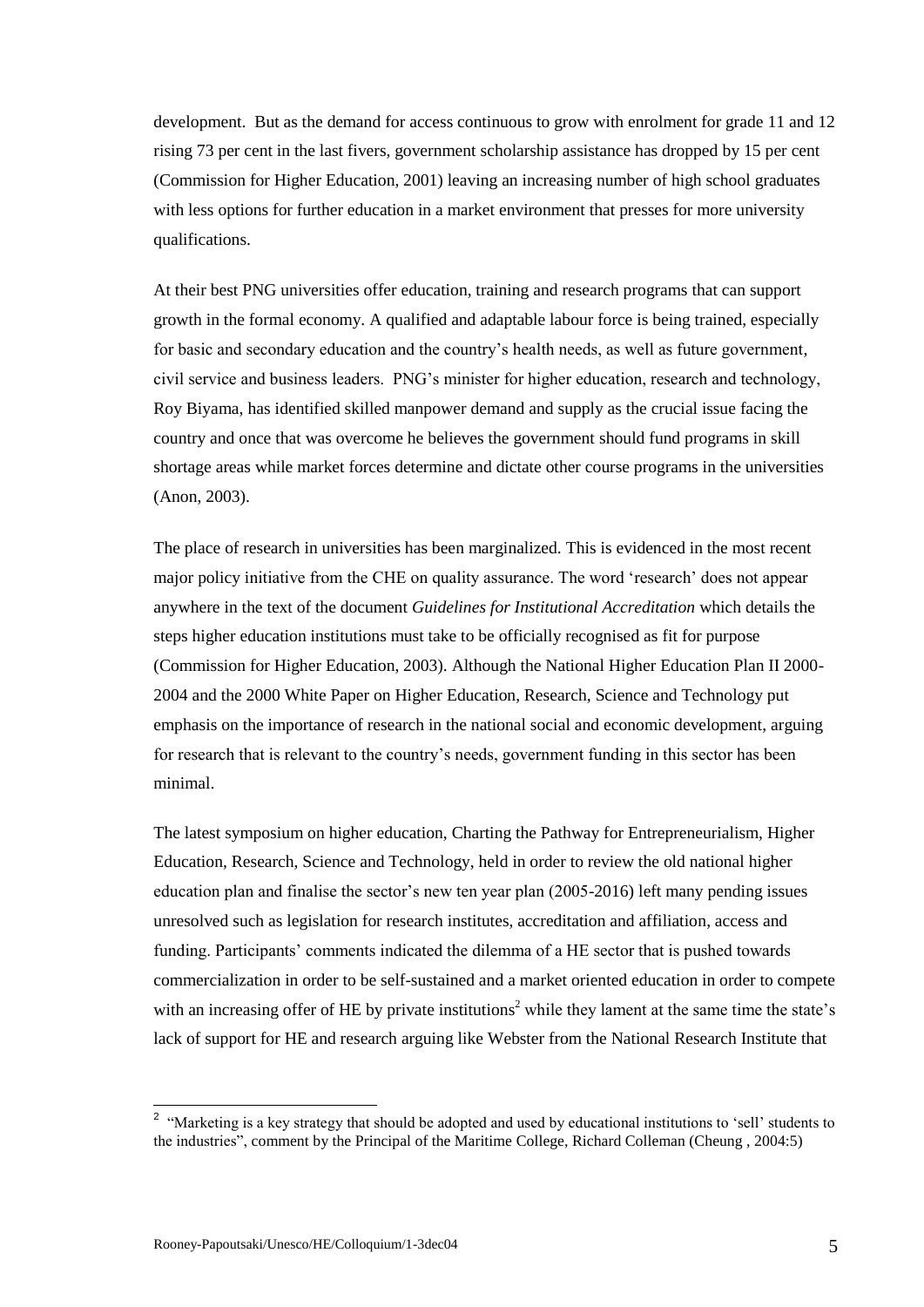"it is through careful research on data and information that the interests and the needs of the people will be achieved" (Bago,  $2004:5$ )<sup>3</sup>.

The national government and international donors have assigned HE a relatively low priority in PNG and this approach has influenced policy makers in their planning for HE and allocation of funds for research. The wider political atmosphere in PNG affects security of funding and making plans for the future. Post-independence governments in PNG have not been sure about what they want for higher education: elites, functionaries, skilled workforce, or a well educated population with life long acquired knowledge. This also applies to research. The question of what is the role of research in HE and subsequently what are the needs of the country that research can help address has not been answered. Is successful research one that translates to report/projects funded by international organizations or research that is used to provide a forum of discussion about the needs of the country and help promote an enquiring mind in the academic institutions of the country?

The trend is for a HE that offers skills applicable in the market. The demand to take on board affiliated colleges which are primarily of vocational nature is contributing to the lowering of academic standards at the country"s HEIs. It increases the pressure on HEIs in terms of quality assurance, trying to find what constitutes acceptable standards for a vocational college that is affiliated to a HEI. The call from the government for a self-sustainable HE sector indicates a reluctance to invest on HE. Higher education in developing countries cannot be self-sustainable, primarily because the majority of the student body cannot afford full time fees.

Divisions in western universities between vocational market orientated education and traditional academic training is transferring itself in developing countries with the appearance of private universities and state sponsored ones that are loosing state funding and having to turn to commercial activities, market sponsoring and foreign aid programs.

It is easy to identify some of the problems faced by PNG universities such as overcrowding, limited or obsolete libraries, insufficient equipment, outdated curriculum and under qualified teaching staff. (Rooney 2004). Many people in the sector understand that there is little point in PNG trying to produce standards that are equal to those found in the best universities in the world. Strategies used

1

<sup>&</sup>lt;sup>3</sup> "Higher Education is underfunded and its facilities and equipment are deteriorating because they have not been maintained for years. There is a need for a balanced approach to education at all levels. He lamented [Pulyasi] the government agenda in the last decade has been focused on basic education, security and preventative health. Although these are important basics for social and political equilibrium, it has led to the neglect in the tertiary and secondary education… higher education in particular has been left in a perilous state (J Daia Borepg 5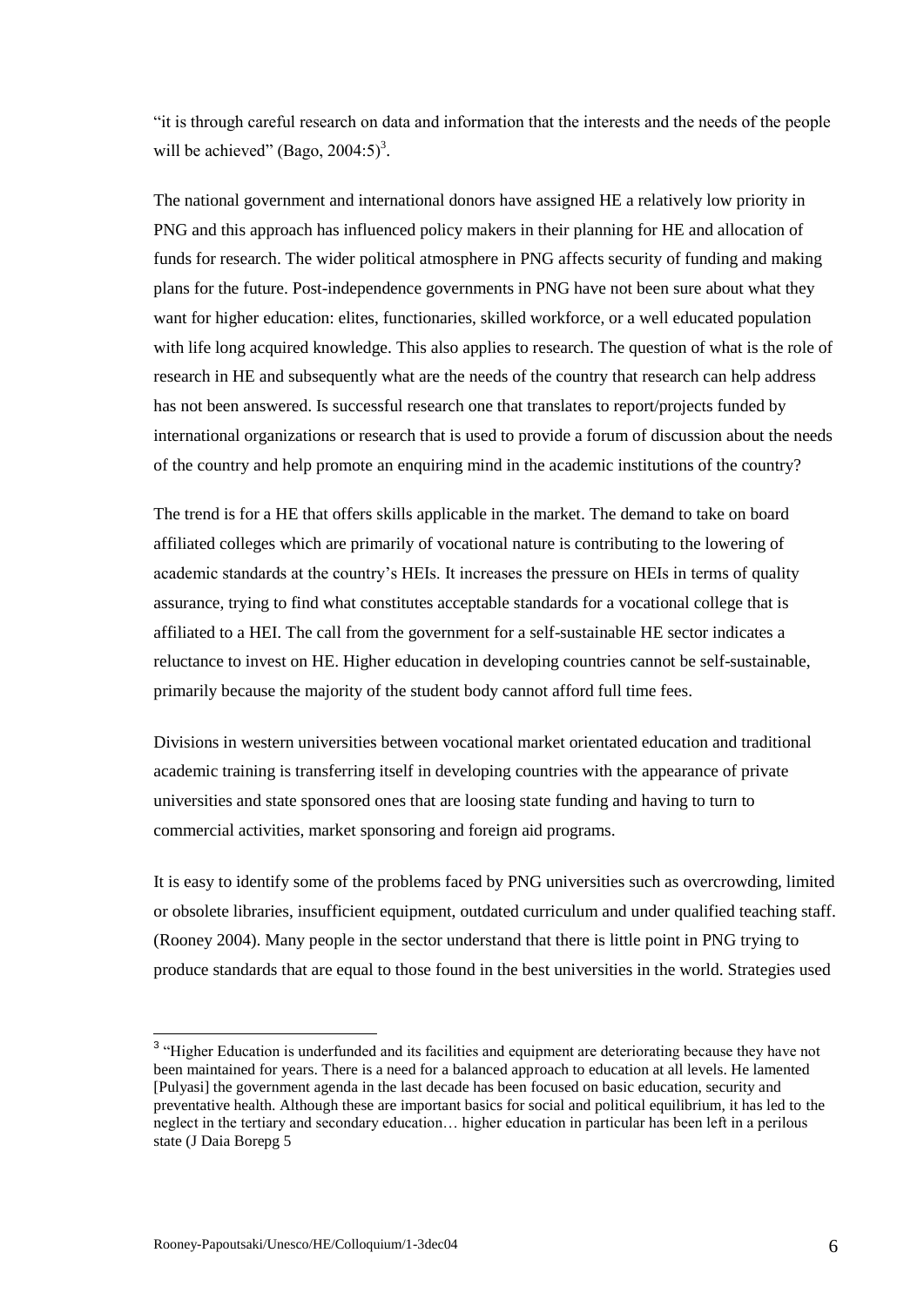in the developed world are too sophisticated for PNG"s managerial and administrative capacity and demand financial resources that are beyond its budget.

### **III. Divine Word University Case study**

To discuss some of the practicalities of university provision in PNG we offer a case study of Divine Word University (DWU). This university has developed a public reputation in PNG as an exemplar to universities in general in the country receiving accolades from the national press (see for example Anon, 2004) and from government ministers, identifying DWU not only as a prime educational center in PNG but also potentially a prime education center of the Pacific (Barter, 2004).

DWU is a private Christian university based in Madang. It is one of the newest tertiary institutions in PNG, beginning in 1958 as Divine Word Institute and offering mainly matriculation studies for senior school students. In 1979 students began enrolling in four-year diploma programs in Business and Communication and a number of other programmes were added in the following years. The institute was later established as a University in 1996 (DWU website).

Its vision is to be a Christian University open to all, serving society through its teaching and research in a Christian environment, placing emphasis on educational services to those interested in improving themselves intellectually and spiritually so they can become responsible citizens and positively affect the development of society.

Students come from all 20 provinces of Papua New Guinea and abroad. DWU has a special interest to advance opportunities for poorer individuals, women and to help build the economic and social capacity of the South Pacific Region.

DWU has been and continues to be a catalyst for improvement of higher education in the country. In its publicity material DWU states its commitment to working with the government towards the positive development of PNG. DWU is committed to "continuous dialogue and partnership with all levels of community, business, government and cultures in the life and work of the University.'

A major reorganisation of the university began in 2003 with the formulation of six faculties (Arts, Education, Theology, Business and Management, Flexible Learning and Health Sciences).

DWU states "areas of study have been selected for their long-term benefit to Papua New Guinea and where there is strong industry demand. Students work with industry and business throughout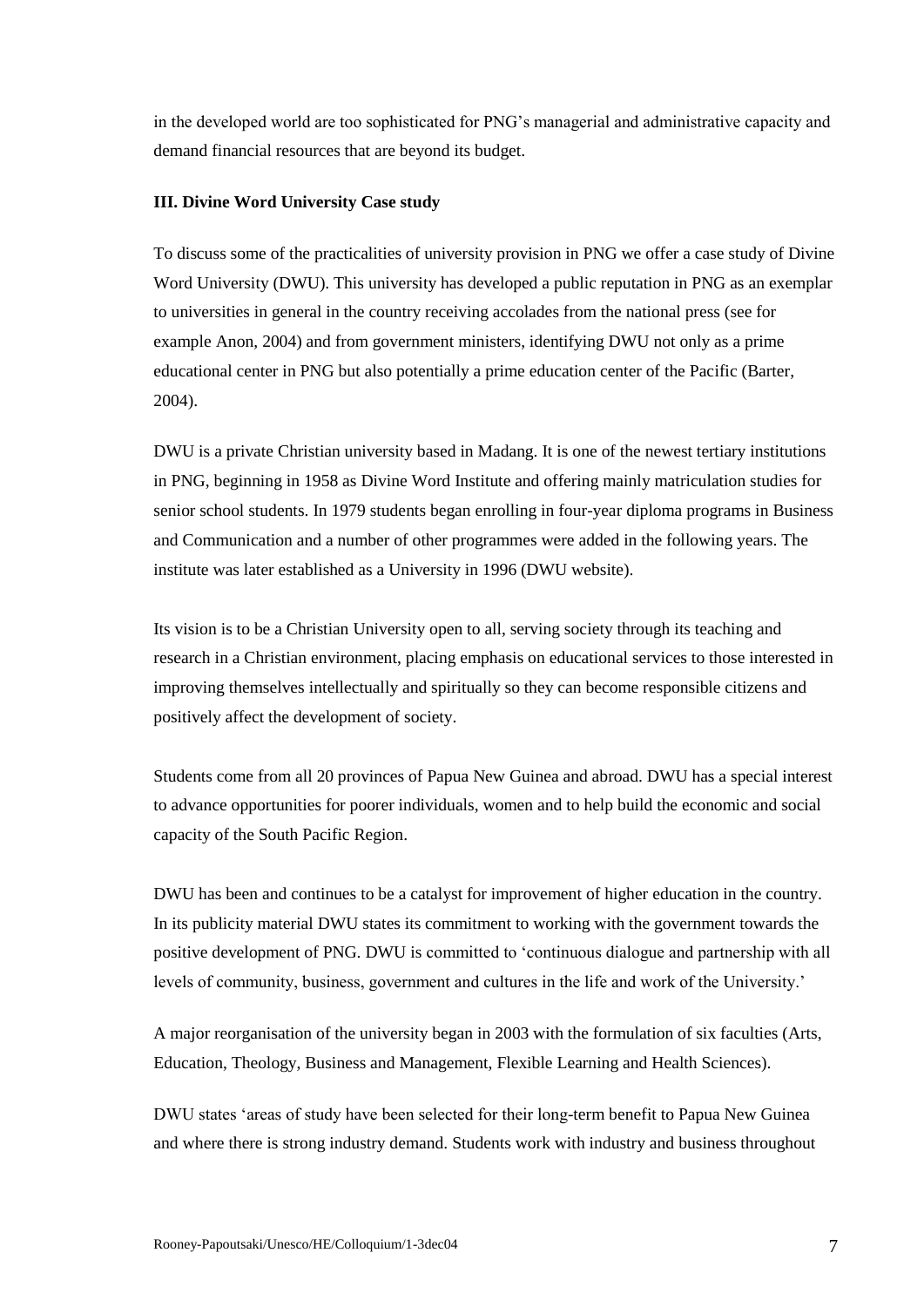their training and are encouraged to develop and participate in programs that help build community resources and social capital."

DWU gathers itself from many contexts (Christian catholic, western, vocational education, developing country), producing a hybrid product, unique in its nature where physical infrastructure is growing quicker than its intellectual capacity and with a flexible adult education becoming program increasingly predominant. In that respect it is not dissimilar to many private universities in developing countries. DWU"s vocational nature and high dependency on funding donors, politicians and market have created a hybrid upon which Christian, western approaches take the form of neo-colonial practices.

The University"s ambitious leadership and efficient management have attracted a number of donor agencies and international organizations that provide assistance with human and funding resources. A large proportion of its academic staff is expatriate, many volunteers who come on a two year maximum contract. The university faces challenges of sustainability, especially because of its dependency on foreign instructors. For example, the delivery of its highly praised Masters degree in educational leadership is dependent on overseas instructors, 50 per cent of whom come from Australia on a short stay.

The university like many private universities has little funds for research. Its recently launched and rather premature PhD program was motivated by the availability of EU funding for a primary education feasibility project. The university"s research program is potentially hampered by the fact that there is a high turnover of both national and foreign staff which does not provide continuity in terms of building a research culture.

Research is often foreign driven as local staff has little motivation to do research when the rewards are so little (small salaries, little opportunities for promotion etc). The university has recently launched its first research journal. Here again, the input from foreign staff in strong. All four of its editors are expats with only one of them on a permanent contract. This imbalance is further evidenced in the content of the first issue of this journal where the majority of the papers are authored by foreign academics conducting research on PNG. There continuous the dominance of western cultural perspectives on indigenous settings (Nagai, 2000: 80).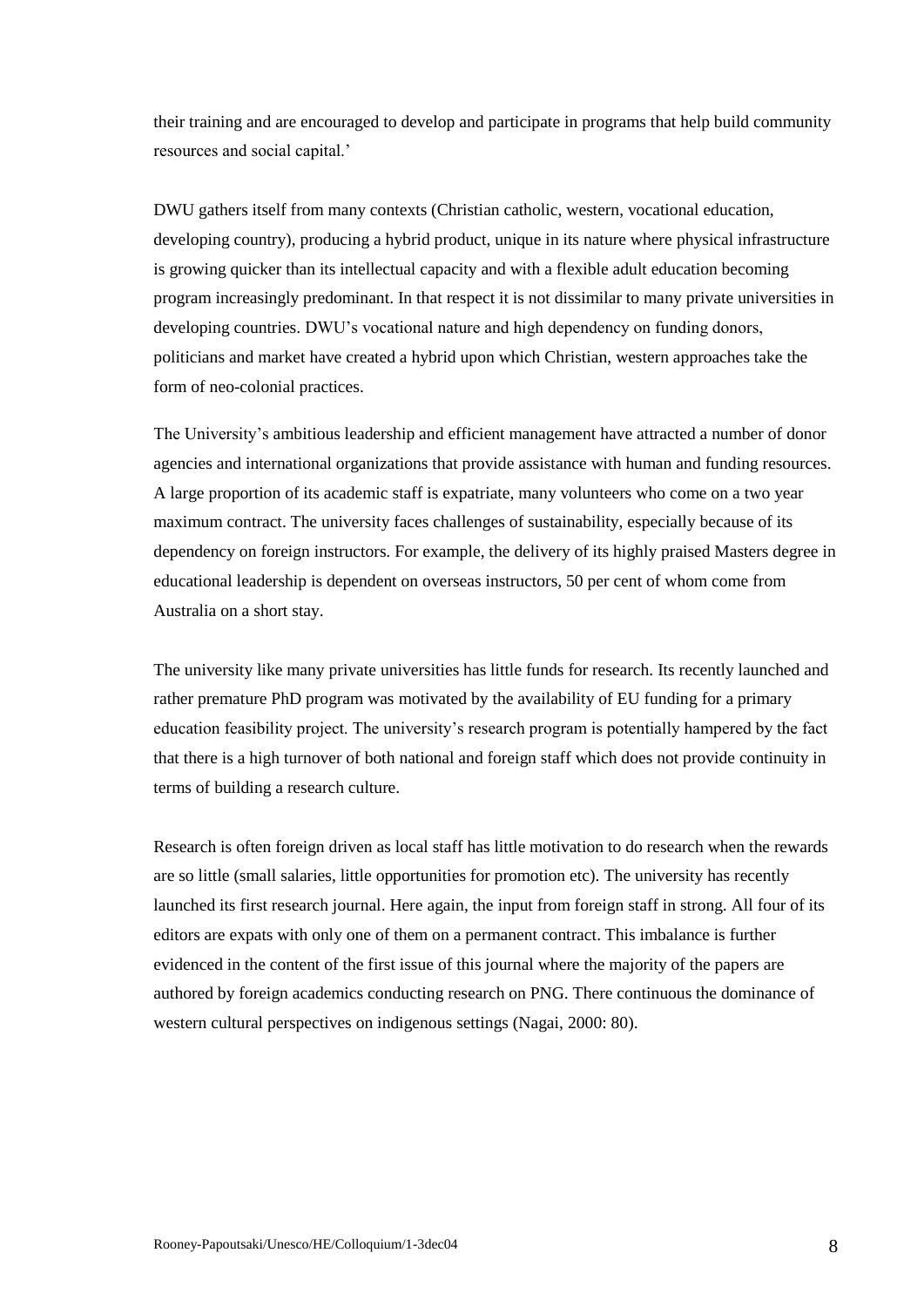#### **IV. Colonial Legacies, Neo-colonial Practices and Hybridization of PNG Higher Education**

At independence, the new national government found itself with an inherited educational system, transplanted directly from a colonial power, in which the emphasis was almost exclusively directed towards satisfying the high level manpower needs of the country (Smyth, 1977:4). The notion that higher education should be developed in PNG was a relatively late phenomenon in its colonial history. The development of a viable secondary education system in PNG did not even take place until the 1960s. Australia under pressure from the UN to give independence to PNG built a superstructure of western institutions in hope of training through them a cadre of Papua New Guineans to manage an independent state (Meek, 1982). The World Bank, in its PNG report, had made a clear connection between education, economy and development. Progress depended on education to change traditional attitudes, beliefs and practices and impart knowledge and skills to meet the manpower demands of the economy for skilled indigenous manpower (International Bank for Reconstruction and Development, 1964).

PNG, like its educational system is a colonial construct, a different entity to the heterogeneous society, which existed before colonial encounter. The training and education of indigenous elites that replaced expatriates working in the administrative institutions guaranteed the continuation of an educational system that maintained its colonial characteristics and created an elite system designed to achieve economic growth as the only path to development (Pagelio, 2002). Western leadership structures than encourage divisions and promote unequal relations are merely perpetuating the oppressive aspects of neo-colonialism (ibid: 19).

In planning for educational change during the pre-independence period, the consent of indigenous people was not sought, hence educational policies were based on western knowledge systems and implementation was superficial because the local people lacked understanding of the underlying cultural values and processes (Nagai, 2000: 80). The new institutions introduced a new element into the PNG social context and in this sense, as Meek argues, it is futile to discuss their relevance in terms of previous forms of indigenous social organization (1982: 66). There was not any Melanesian model on which to structure a university nor was there a group of Papua New Guinean intellectuals to be advised of.

The rapid expansion of secondary schools, the establishment of a university and an institute of higher technical education just before independence were evidence of a policy that saw education from a functional point of view which created uncertainties and conflicts later on among indigenous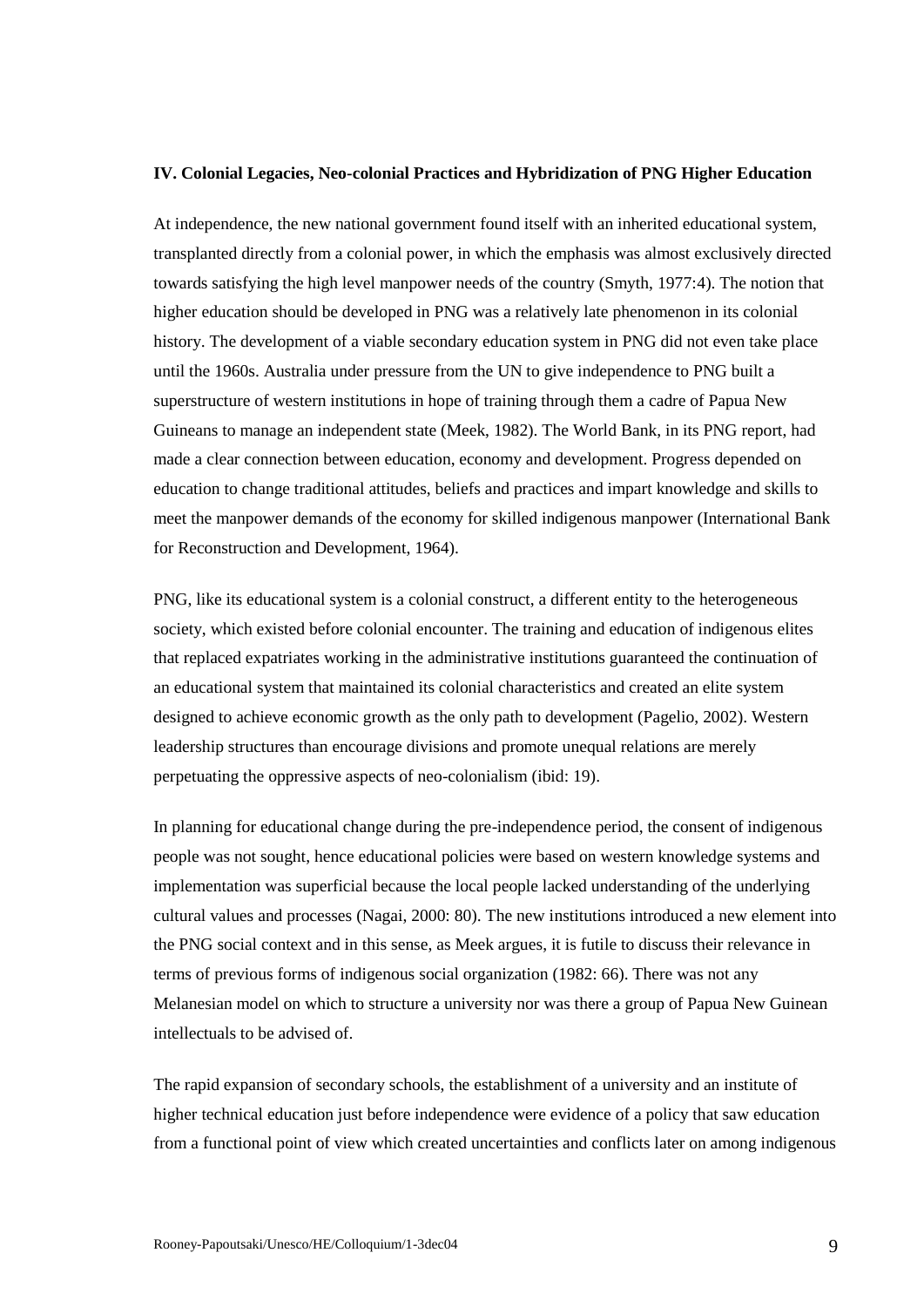leaders and the public about the goals of HE in the country. Somare, the first and current Prime Minister, favored the pragmatic approach that sees education of high-level personnel and research into national problems as the primary functions of PNG universities (Solon, 1990: 194). This approach was questioned by others who argued that universities role is to equip people with an intellectual attitude towards education as a life long activity and that continuing to educate for national leadership and other professional functions of government it would weaken the social and cultural fabric of PNG"s egalitarian society (ibid).

Solon"s research on the university"s goals in PNG revealed that administrators and academics place traditional university goals above goals that promote an understanding of indigenous goals and values. Social and cultural values, although they are considered important attributes for human development, are seen to represent major challenges to university education and difficult to harmonize with the nation's modern needs (Solon, 1999). This emphasis on conventional goals, linking education with modernization, has become the norm today at PNG HEIs evidenced in the increasing vocationalization of their programs and a need to comply with international educational standards with the introduction of quality assurance, putting more pressure on their human resources capacity and increasing dependency of foreign experts. One could argue that the preindependence philosophy on universities preparing PNG for full participation in a modern postindustrial culture justifies PNG"s universities modeling on western archetypes.

The pre-independence educational system not only remained but it expanded, creating an educational dependence on the western academic model. For several decades PNG"s oldest university, the University of PNG, was heavily dependent on foreign instructors, contributing to a state of neo-colonial dependency. Neo-colonialism is further evidenced today in private universities, foreign aid and donor depended research, educational consultants and international volunteers and most notably in the management of PNG HEIs which sees four out of six management positions being help by foreigners with substantial power in shaping educational policy.

This expensive degree of dependency on foreign expertise identified by the Commission for Higher Education itself in the late 1990s does not help indigenous academics decide on their needs (Commission for Higher Education, 2000, a). However, funding allocations for higher education has been diminishing with research institutes receiving almost no support.

Education for national development discourse, based on the assumption of modernization, continues to influence education policy and practice in former colonized states. In PNG, modernization is believed to be achieved through a secondary and higher education that trains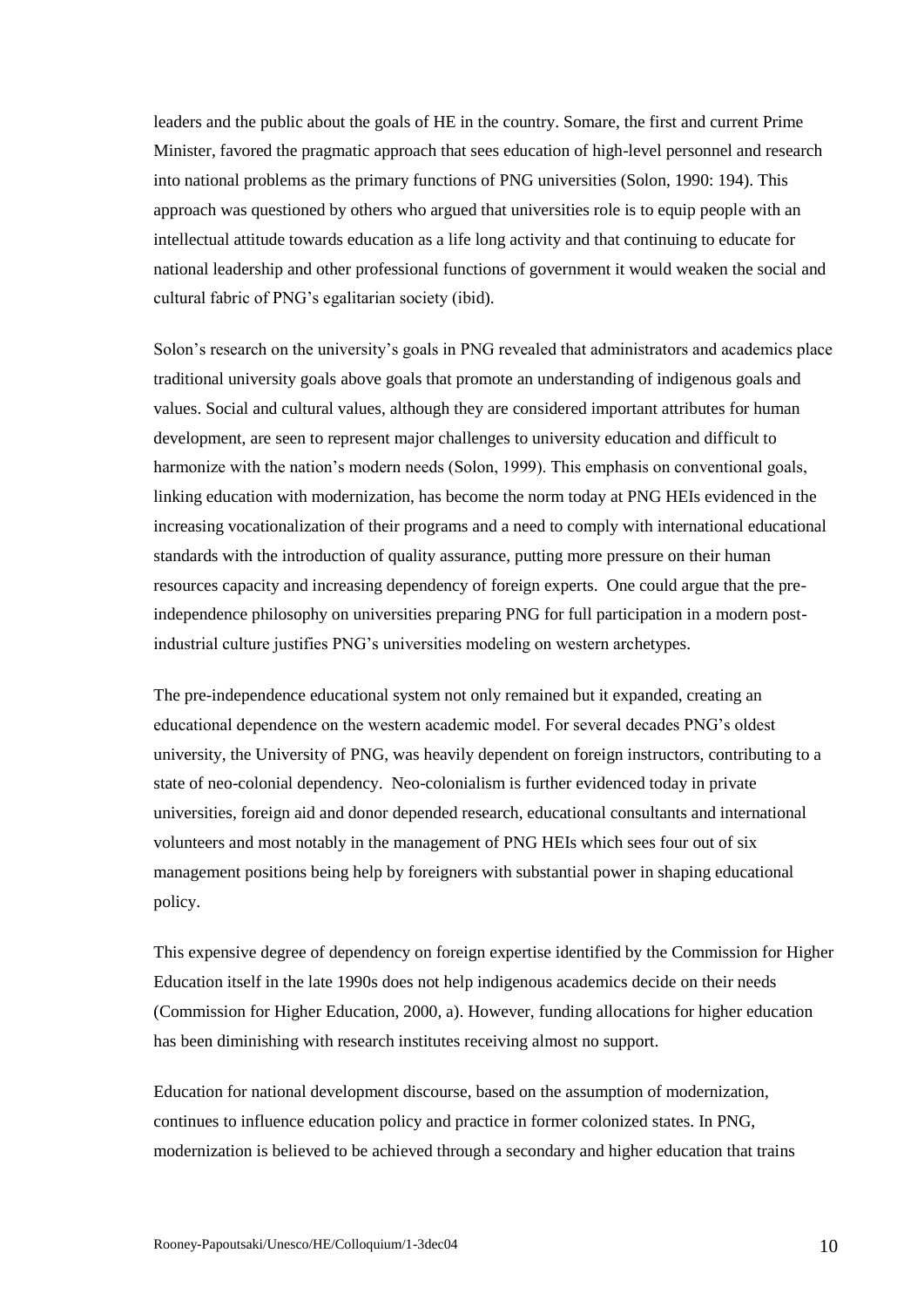individuals for the market forces. Thus, we have an educational model that is not consistent with the way of life of the majority of the population. Embracing formal western education although it brings the anticipated benefits, economic advancement and upward social mobility it has reinforced class distinctions and rampant social drifts (McLaughlin, 2002). In recent years there has been recognition of the unsuitability of the school curriculum to deliver appropriate education, particularly in the rural context. New curriculum centering on the needs of rural people are being devised (Rooney forthcoming).

There is evidence of an increased demand for higher education and of a market driven growth of HE programs offered by church agency, private and other HEI. The government sees this as positive and encourages private providers of education in the country (Commission for Higher Education, 2000, b).

Private education in developing countries tends to offer vocational type of education, with little or no emphasis on academic quality and research, driven by market needs (World Bank, 2000). The Communication Arts department at DWU is an example. It has an overspecialized journalism program based on a western vocational model and in the past four years it has increased its numbers by five times and has already started saturating the small media industry. As the university depends on maintaining a certain number of students in order to qualify for financial support from the National Department of Education, we will start witnessing a rising unemployment among these graduates. The vocational and overspecialized training has given them little academic and general education background, limiting their employment opportunities.

Today, the PNG academic system, like other Asian systems, functions in an international knowledge framework which is predominately western in origin (Altbach, 1989:12). Like elsewhere, there have been no efforts to break away with western academic structures.

In PNG this has contributed to a hybridization of the educational sector. The lack of pre-colonial practices, the imposition of a colonial western model of education, neo-colonial dependencies and the current pressures to comply with Western international HE standards has led to a rather anomalous situation where HEIs are left without clear direction and proper support from the government. Pressured by a ministry of education to affiliate a number of vocational colleges and find ways for self-sustenance, the HE sector in PNG seeks commercial outlets to its activities, forcing them to offer more vocational courses weakening thus the academic component of their programs and delivering the last coup de grace to any research activities. The dependency on donor agencies for funding research activities poses risks for the independence of academic research, forcing academics to tailor their research depending on donor needs. This dependency is not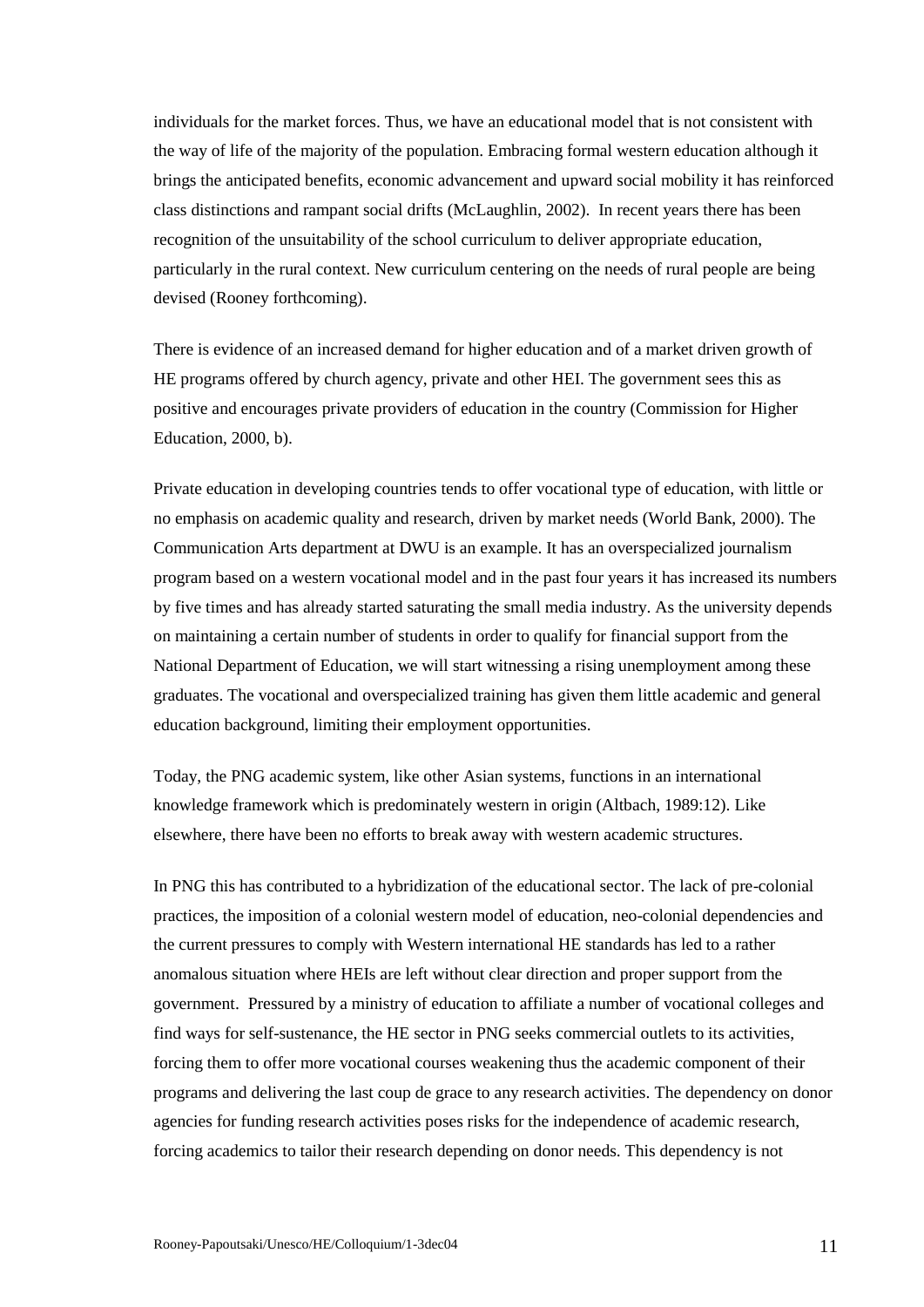sustainable as research will be carried out not on a continuous basis but whenever the funds are available. Supervision is equally depended on foreign academics that often lack cultural understanding and long term commitment to the country.

The creation of private church based universities such as the Divine Word University is a product of the hybridization of HE, bringing in a interesting *mélange* of Christian morals, and western vocational type of education that aims to produce efficient leaders. While Christian churches in PNG are key players in the nation"s development with their health and educations networks, they are highly influential instruments of modernization and westernization (Whiteman, 1984: 97).

The country has yet to find a system that best responds to the educational needs of the country, several models have been put into practice but without significant results, despite the increased numbers in secondary school leavers, the quality has dropped which has affected the quality of entry level students at HEI. The postcolonial condition is characterised by ambivalence and contradictions between modern and western and between ethnicity and cultural traditions. Schools based on western models are likely to impose a degree of modernization as dictated by the ethos of western type of school context (McLaughlin, 1994).

Hickling-Hudson argues that the globalising world has absorbed many of the negative patterns established by colonialism (1999: 87). A challenge for developing countries educators and policy makers is to bring change in the education systems of their countries.

# **Conclusions**

What role then for HE and research in PNG? Altbach argues that the American "Land grant" idea has been attractive to many developing countries as it stresses the importance of the university in directly serving the state and the community (1989: 15). Some elements of this idea, such as the importance of applied research and service, the role of a practical curriculum and the direct links between the university and both its surrounding community and the wider society are appealing to Asian nations since they are key goals for emerging academic systems. Perhaps, PNG HE should look towards this model.

## **References:**

Altbach, P. & Selvaratnan (eds). 1989. *From Dependence to Autonomy*. Kluwer Academic Publishers, Dordrecht.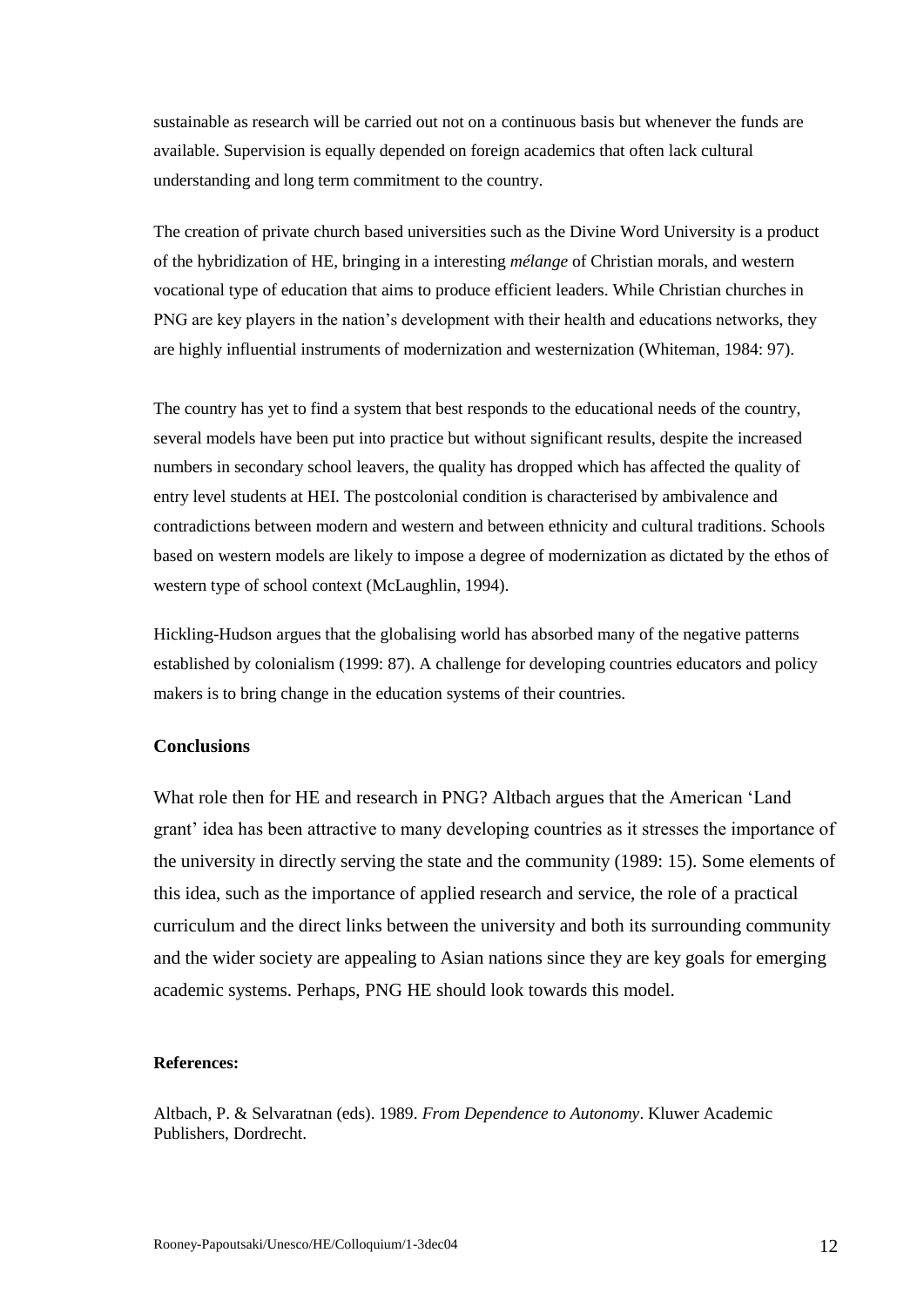Anon 2003. PNG lacks data on skilled manpower requirements; forum discussion downloaded Nov 4 2004.<http://www.pngbd.com/forum/showthread.php?t=10450&highlight=lacks+data>

Anon (2004) *Pride in a Unique Institution,* The National Apr 30. Downloaded on 4 November 2004 from [www.thenational.com.pg/0430/editorial.htm](http://www.thenational.com.pg/0430/editorial.htm)

Bago, L. *Research, Higher Education 'Vital'*, Post-Courier, Wed Oct 29, 2004, p 5.

Barter, P. 2004. Postscript to speech given at Divine Word University Apr 29. Downloaded Nov 4 2004 [www.igr.gov.pg/dylibrary](http://www.igr.gov.pg/dylibrary)

Cheung. E. *Schools urged to 'sell' students,* Post-Courier, Wed Oct 29, 2004, p 5.

Commission for Higher Education. 2000 (a). *The National Higher Education Policy and Implementation Strategy – Enterprise and Education*, White Paper on Higher Education, Research, Science and Technology, Vol I. Office of Higher Education, Port Moresby.

Commission for Higher Education. 2000 (b). *Papua New Guinea National Higher Education Policy and Implementation Strategy – National Higher Education Plan II, 2000-2004*. Vol II, Office of Higher Education, Port Moresby.

Commission for Higher Education. 2001. Report of the Feasibility Study on Distance and Flexible Learning in Papua New Guinea. Office of Higher Education, Port Moresby.

Commission for Higher Education, 2003. *Guidelines for Institutional Accreditation.* Office of Higher Education, Port Moresby.

Daia Bore, J. *Higher Education in Bad Shape, Claims Pulyasi*, The National, Wed Oct 27 p 5.

Divine Word University. 2004. *About Us.* Downloaded Nov 4. [www.DWU.ac.pg](http://www.dwu.ac.pg/)

Hickling-Hudson, A. 1999. Globalization, Postcolonialism and Educational Change. In D. Meadmore, B. Burnett & P. O"Brien (eds). *Understanding Education: Context and Agendas for the New Millennium*. Sydney: Prentice Hall, pp 82-90.

International Bank for Reconstruction and Development. 1964. *The Economic Development of the Territory of Papua and New Guinea.*

Lim, D. 1996. Higher Education Project, Awards, Accreditation and Advanced Standing in Papua New Guinea Higher Education, Commission for Higher Education, Port Moresby.

McLaughlin, D. 1994. Through Whose Eyes Do Our Children See the World Now? Traditional Education in Papua New Guinea. *Papua New Guinea Journal of Education*, vol.30, No 2, pp63-79.

McLaughlin, J. 2002. *Seeking Hybrid Identities through Ambivalence: A Postcolonial Interpretation of the Experiences of an International (Australian and Papua New Guinean) Secondary Project*. Paper Presented at Australia New Zealand Comparative and International Education Conference. Armidale: University of New England.

Meek, L. 1982. The University of Papua New Guinea: A Case Study in the Sociology of Higher Education. University of Queensland Press, St Lucia.